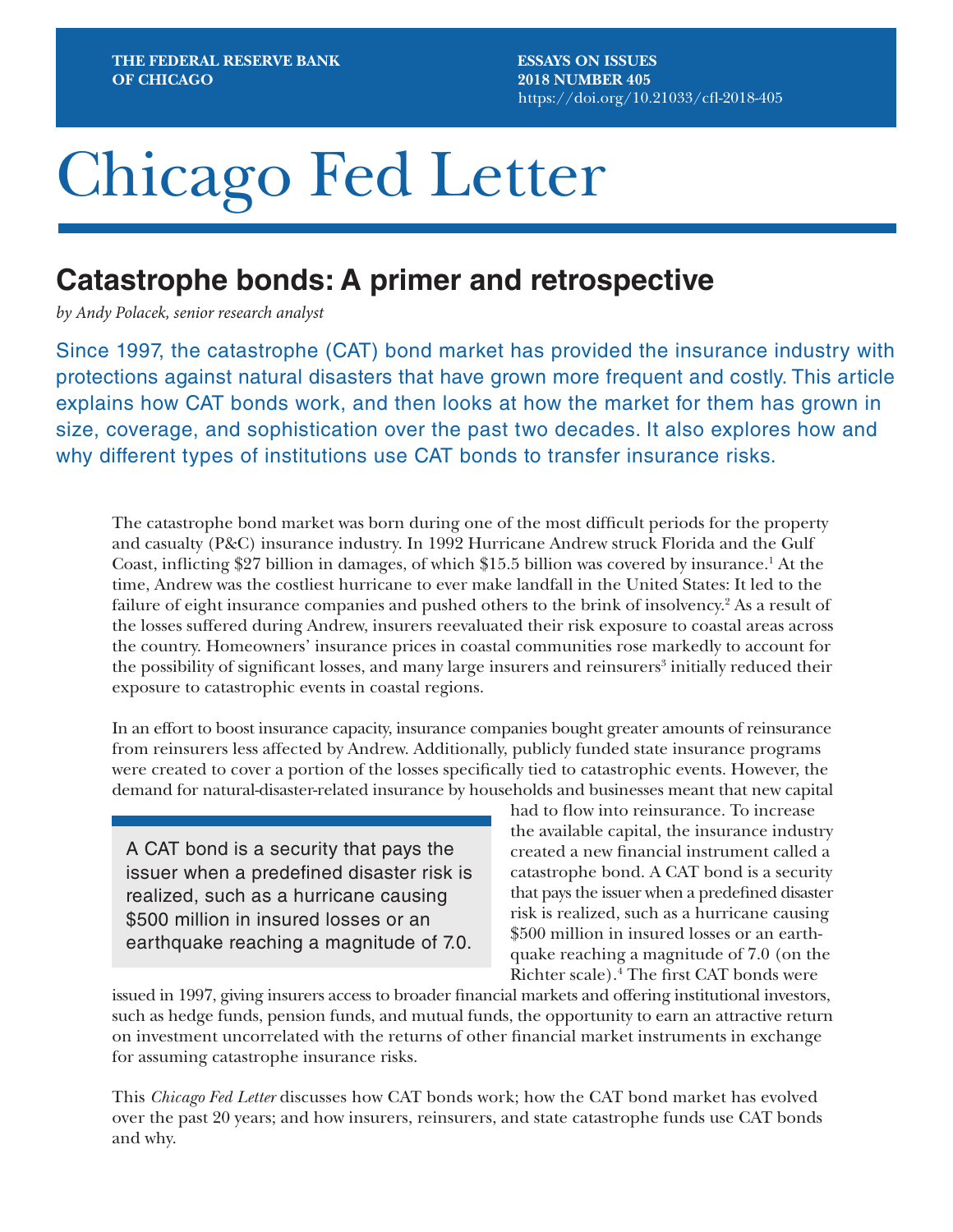

## **How CAT bonds work: The case of Mariah Re Ltd.**

To understand how CAT bonds work, let's examine a specific CAT bond issued by Mariah Re Ltd. on behalf of American Family Mutual Insurance Co. (AFMI) in November 2010. Mariah Re Ltd. was a special-purpose vehicle (SPV) that acted as an intermediary between the CAT bond investors and AFMI, the *issuer* of the CAT bond (see figure 1). This deal allowed AFMI to transfer insurance risks, related specifically to severe thunderstorms and tornadoes across the U.S., from its balance sheet to investors. The deal provided AFMI with up to \$100 million in compensation if estimated losses to the P&C insurance industry from severe thunderstorms and tornadoes across the U.S. exceeded \$825 million. This contractually agreed-upon threshold is known as the bond's attachment point. After the \$825 million attachment point was reached, AFMI would receive \$1 in compensation for every \$1 of additional covered losses up to the \$100 million limit. In exchange for taking on this risk, investors received a  $6.25\%$  annual coupon over the bond's three-year term.<sup>5</sup>

As the SPV in this deal, Mariah Re Ltd. facilitated the catastrophe risk transfer between AFMI and the CAT bond's investors by managing the cash transfers between the two parties (see figure 1). Under the terms of the deal, investors that purchased the bond collectively provided the SPV with \$100 million in cash (i.e., the bond's principal) to be used in case payouts to AFMI were due. The cash raised by selling the bonds was then invested in a U.S. Treasury money market fund. In turn, AFMI provided the SPV with annual premiums of  $$6.25$  million  $(0.0625 \times $100$  million)—which, along with the returns on the invested cash from the Treasury money market fund, were passed on to the investors. In the event that no payouts to AFMI had been necessary, the \$100 million in proceeds would have been liquidated from the collateral account at the end of the bond's three-year term and returned to investors. However, investors in the Mariah Re Ltd. CAT bond were not so lucky.

In the spring of 2011, the Mariah Re Ltd. deal quickly turned south for investors when multiple tornadoes broke out in the Southeast and Midwest. In April and May alone, a total of 983 tornadoes touched down across the country, which led to 498 deaths and a total of \$21 billion in damages.<sup>6</sup>

An independent third-party catastrophe modeler, AIR Worldwide, was charged with determining the amount of P&C insurance industry losses covered under the deal. During the tornado season of 2011 (the deadliest and costliest in U.S. history according to the National Oceanic and Atmospheric Administration), losses quickly piled up; and by October 31, AIR Worldwide's estimate of industry losses had reached \$836.6 million. Given the bond's \$825 million attachment point, this meant investors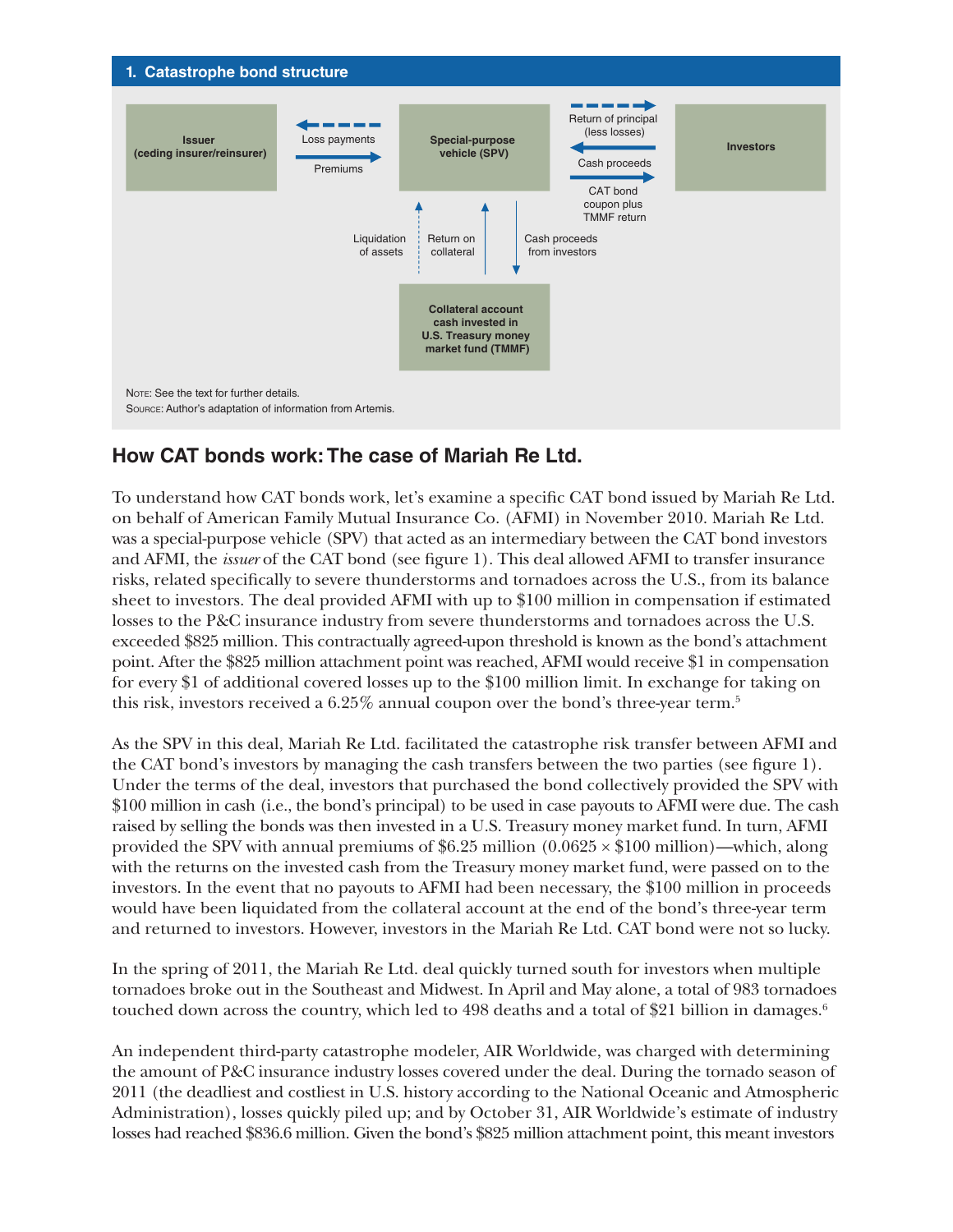would face at least an \$11.6 million loss in the bond's principal. Then on November 28, 2011, the situation worsened for investors when AIR Worldwide changed the designation for losses due to a Kansas storm from "non-metro" to "metro." Because AIR Worldwide's industry loss estimates placed a higher weight on metro-area losses, this change caused estimated industry losses to rise to \$954.6 million, completely wiping out the investors' principal and providing AFMI with the full \$100 million in loss coverage afforded under the deal.<sup>7</sup>

### **The advantages of CAT bonds**

CAT bonds offer insurers an alternative to traditional reinsurance and allow catastrophe risk to be transferred to a wider set of investors. But why do insurers use CAT bonds to begin with, and what's the appeal for investors?

CAT bonds are attractive to insurers for a number of reasons. Unlike traditional reinsurance where it is possible for the reinsurer to fail to pay out following a loss event, CAT bonds are 100% collateralized and structured to eliminate counterparty risk. The most common structure in use today involves placing the proceeds from investors in a secure collateral account and then investing cash from that account in Treasury money market instruments (again, see figure 1). CAT bonds also offer the possibility of multiyear commitments, whereas most reinsurance deals are for a one-year term. A multiyear commitment allows CAT bond issuers to lock in prices over an extended period. Finally, CAT bonds have lowered the costs of diversifying insurers' exposure to natural disaster risk: By attracting alternative sources of capital (e.g., hedge funds, sovereign wealth funds, pension funds, and mutual funds) to compete with traditional reinsurance (typically backed by equity capital from reinsurers' shareholders), CAT bonds exert downward pressure on reinsurance prices (and price volatility) while increasing the total capital available for the transfer of insurance risks.<sup>8</sup>

For investors, the appeal of CAT bonds is twofold. First, CAT bonds are largely uncorrelated with the returns of other financial market instruments. The incidence of hurricanes and tornadoes is largely unrelated to economic and financial activity. During the financial crisis, CAT bond prices were virtually unaffected. A notable exception was the collapse in prices of CAT bonds with Lehman Brothers as a counterparty.<sup>9</sup> That said, there are some cases where CAT bond losses might happen at the same time as a downturn in the broader economy. For example, if a high-magnitude earthquake were to hit the San Francisco Bay Area, there could be both substantial losses on many catastrophe bonds and large drops in stock prices. Second, historically, CAT bonds have provided strong returns, helping to attract alternative sources of capital into insurance markets.10

### **The development of the CAT bond market**

Over the past 20 years, the CAT bond market has grown from a small part of the insurance landscape to a vital tool for managing insured natural catastrophe losses. While Hurricane Andrew in 1992 spurred the creation of the CAT bond market in 1997, three main events have shaped its growth since its inception: Hurricane Katrina in 2005, the financial crisis of 2008, and the post-crisis low-interest-rate period.

The first big shift in the CAT bond market followed Hurricane Katrina—the costliest natural disaster in U.S. history. From 1997 through 2005, CAT bond issuance was steady but low, averaging \$1.2 billion annually.11 Pre-Katrina issuance was also concentrated among a small number of insurers. Between 1997 and 2005, Swiss Re and USAA accounted for 20% and 17% of total issuance, respectively. But CAT bonds gained popularity as a means of diversifying risk after the \$62 billion in insured losses from Katrina depleted reinsurance capital and caused reinsurance prices to jump.12 The spike in reinsurance prices attracted significant amounts of capital to the CAT bond market. This influx of capital allowed CAT bond issuers to post consecutive years of record issuance—\$4.7 billion in 2006 and \$7.1 billion in 2007 (see figure 2).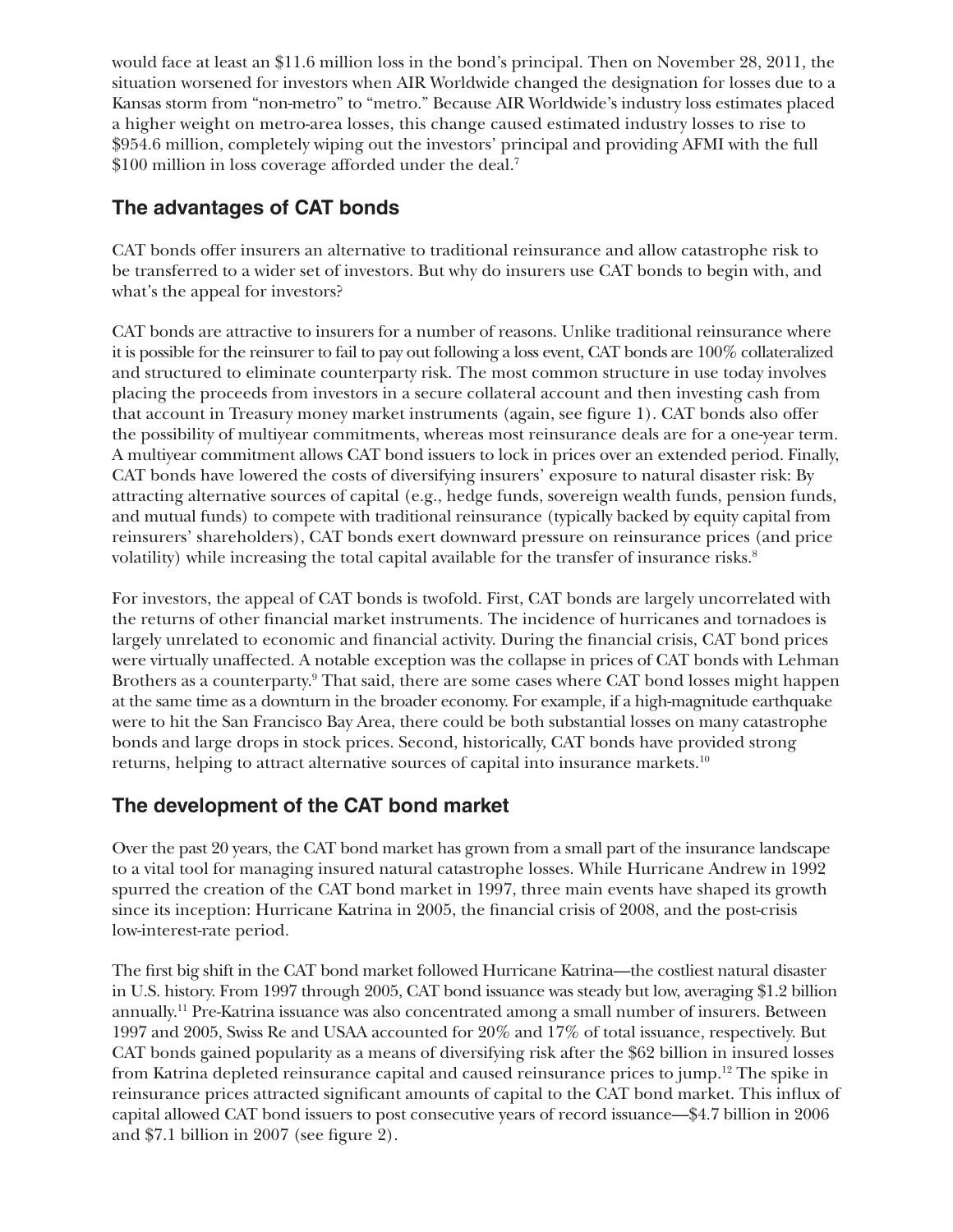

However, CAT bond issuance slumped during the financial crisis following the September 2008 collapse of Lehman Brothers, which had acted as a counterparty in some major deals. Investors determined that the underlying collateral structures that were typical for CAT bond deals at the time exposed them to too much counterparty risk. These concerns caused a complete halt in CAT bond issuance between September 2008 and January 2009, until more-secure counterparty structures were developed. After the collapse of Lehman, SPV structures that invested collateral in U.S. Treasury money market funds became the norm.<sup>13</sup> So, by the fourth quarter of 2009, investors returned to the CAT bond market—to the tune of \$1.6 billion in new issuance in that quarter alone.

The CAT bond market has seen strong growth during the post-crisis years. For instance, the amount of outstanding CAT bonds more than doubled between 2010 and 2017 (see figure 2). The persistent low-interest-rate environment has been a significant driver of non-insurance-industry capital into the CAT bond market. With yields on long-term Treasury bonds at record lows and tight spreads in corporate bonds, many institutional investors have been attracted by the relatively higher yields, along with the uncorrelated risk, that catastrophe bonds offer. Additionally, improvements in catastrophe bond modeling have enabled both CAT bond issuers to collateralize a wider range of risks and institutional investors to more easily assess the underlying risks.14

### **Which types of institutions use CAT bonds and why**

In general, CAT bonds are issued by three different types of institutions: insurance companies, reinsurers, and state catastrophe funds. These three types of institutions employ CAT bonds in their own distinctive ways to offload their specific insurance risks. An important feature of CAT bonds that tends to differ across the issuer types is the trigger—i.e., the mechanism used to determine when payouts must be made to the bond issuer.

There are three common types of triggers for a CAT bond: indemnity, industry loss, and parametric. *Indemnity triggers* base CAT bond payouts on the actual insurance losses experienced by the issuer,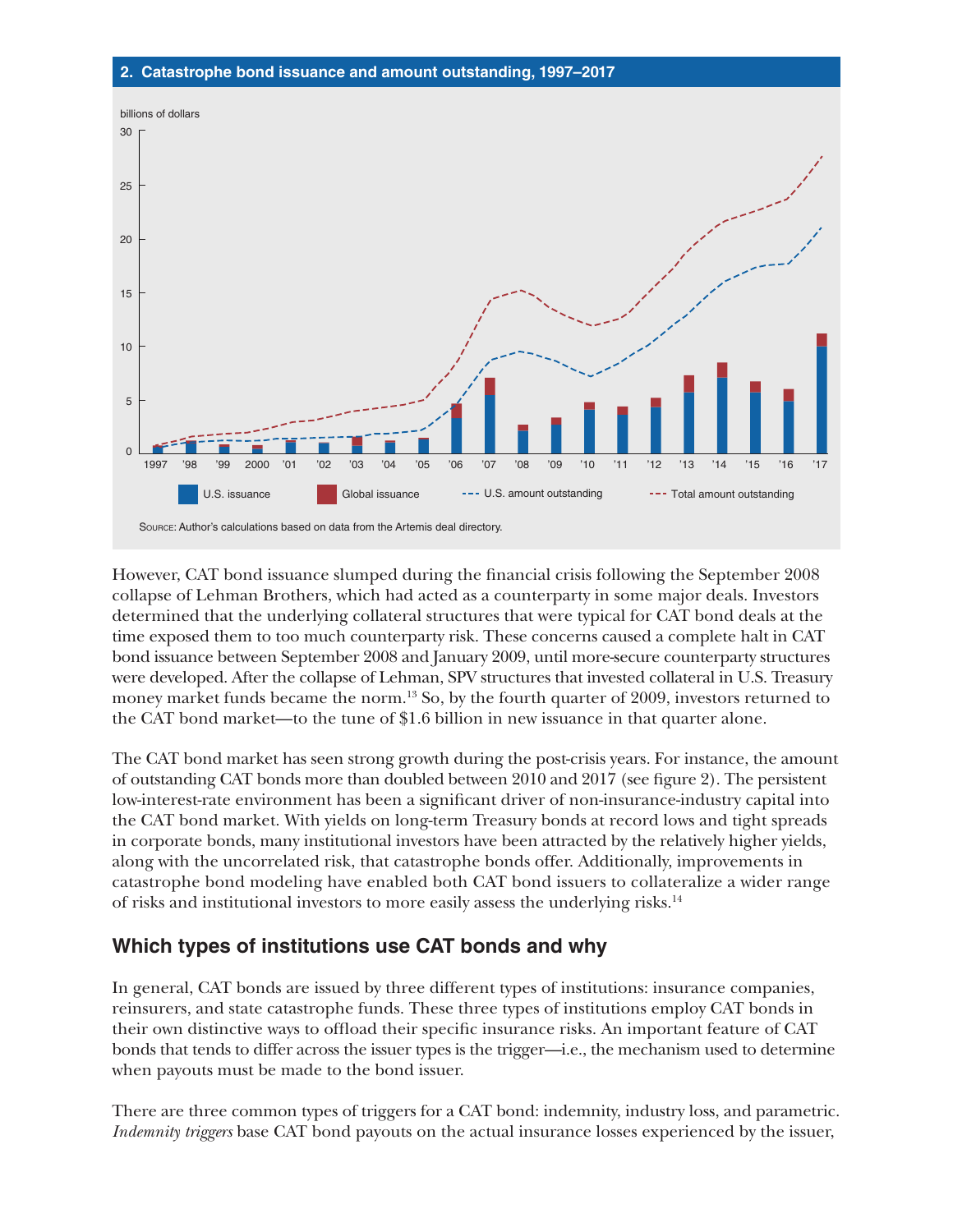#### **3. Global catastrophe-bond issuance, by issuer and trigger type, 1997–2017**

|                    | <b>Trigger type</b> |                          |    |                          |                |                            |
|--------------------|---------------------|--------------------------|----|--------------------------|----------------|----------------------------|
| <b>Issuer type</b> | <b>Indemnity</b>    | Industry loss Parametric |    | <b>Multiple triggers</b> | <b>Unknown</b> | Share of<br>total issuance |
| Insurance          |                     |                          |    |                          |                |                            |
| company            | 55                  | 31                       | 9  | 3                        | 2              | 60                         |
| Reinsurer          | $12 \overline{ }$   | 57                       | 21 | 9                        |                | 25                         |
| State fund         | 80                  |                          | 19 | 0                        | 0              | 15                         |
| All                | 49                  | 33                       | 14 | 4                        |                | 100                        |

Nores: All values are percent shares of issuance. Please see the text for definitions of the issuer and trigger types. The unbolded numerical values in the first three rows of data represent each issuer type's shares of issuance according to trigger type. The final column displays the share of total issuance by issuer type alone. The final row does not total to 100% because of rounding.

Source: Author's calculations based on data from the Artemis deal directory.

and function similarly to traditional reinsurance. *Industry loss triggers* base payouts on aggregate losses to the insurance industry and employ a third-party modeler to provide an independent estimate of these covered losses. And finally, *parametric triggers* base payouts on the measured strength of the covered catastrophe—such as an earthquake's magnitude or a hurricane's wind speed and barometric pressure.

*Insurance companies* make up the largest group of CAT bond issuers, accounting for 60% of all CAT bond issuance (by dollar amount) over the period 1997–2017 (see figure 3). The most common triggers used for CAT bonds issued by insurers are indemnity triggers. Insurance companies use CAT bonds to reduce the risk they hold on a specific set of policies that they underwrite. Using an indemnity trigger ensures that the CAT bond will pay out when the insurance company's actual losses reach the bond's attachment point, which gives the insurer greater precision in its risk-management strategy compared with other types of triggers. However, because actual losses must be observed and verified before the bond can be triggered, a bond with an indemnity trigger often takes longer to pay out. On average, CAT bonds with indemnity triggers take two to three years to pay out following a triggering loss, compared with three months for CAT bonds with industry loss or parametric triggers.15

*Reinsurers* are the second-largest group of CAT bond issuers. In general, reinsurers do not issue insurance policies; rather, they assume the risk of policies underwritten by other institutions. Therefore, in the event of a catastrophe, they must wait for the original underwriters to determine their losses before they can quantify their own losses, which may delay payouts. Additionally, because reinsurers' risk portfolios are based on a broad cross section of the insurance industry, their loss experience tends to be more correlated with the industry's loss experience than that of a particular primary insurer. Given these factors, reinsurers rely mostly on industry loss and parametric triggers, which can be assessed faster than indemnity triggers and do not rely on individual insurers' loss estimations.

*State catastrophe funds* are the other group of issuers of CAT bonds. The two largest U.S. state catastrophe funds are the California Earthquake Authority (CEA) and the Florida Hurricane Catastrophe Fund (FHCF). Both of these public entities help ensure that a functioning catastrophe insurance market remains in place for their state residents.

The CEA and FHCF were created in response to unprecedented natural disasters in California and Florida, respectively: In 1994 the Northridge earthquake caused insured losses of \$12.5 billion, significantly more than all the earthquake insurance premiums collected in California over the previous 80 years; and in 1992 Hurricane Andrew decimated Florida and its insurance markets. Prior to the Northridge earthquake and Hurricane Andrew, private insurers in both states were required by law to cover losses resulting from such disasters in order to issue any form of property insurance. These requirements led many private insurers to either reduce coverage or pull out of the state entirely because of the perceived increased risk and lack of adequate compensation.<sup>16</sup>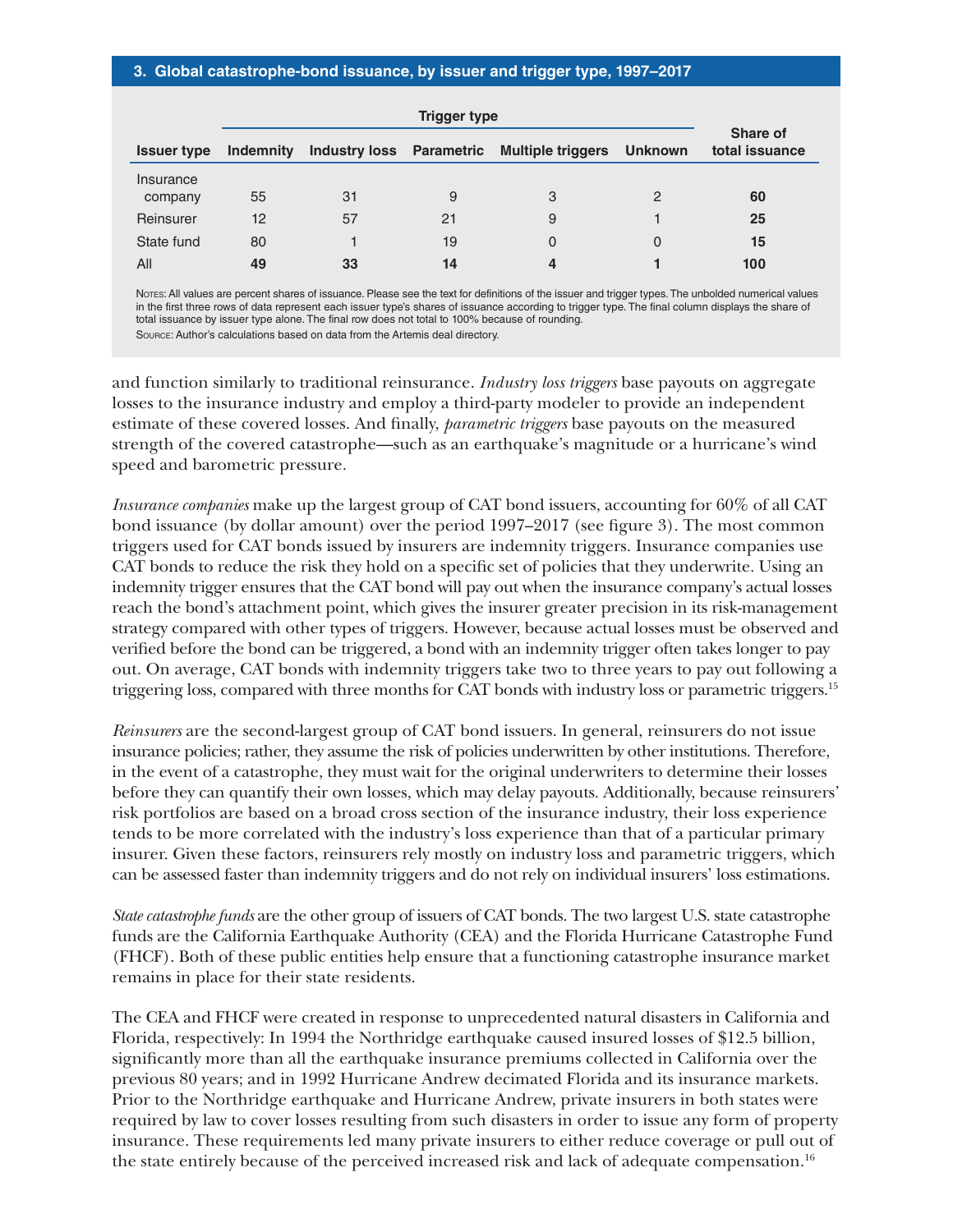In order to bring private insurers back into their states, the CEA and FHCF began taking on the catastrophe risks previously borne by private insurers. The CEA began offering earthquake insurance policies directly to homeowners, and removed the requirement that private insurers do so. The FHCF started a reinsurance-like facility to provide reimbursement to private insurers for catastrophic hurricane losses (see note 16). But by taking on multiple private insurers' catastrophe insurance risks, these state funds amassed insurance portfolios loaded with catastrophe-related tail risk.17 To reduce their risk exposure, the state funds began using CAT bonds. Like primary insurers, U.S. state funds employ indemnity triggers as a way to ensure the risk coverage they receive from CAT bonds matches the losses in their portfolios. This risk-management strategy protects the long-run solvency of state funds by making sure that they have adequate resources to pay claims following a costly disaster.

State funds outside the U.S., such as Mexico's FONDEN, use CAT bonds differently than their U.S. counterparts. Their goal is not to ensure a functioning insurance market, but to provide immediate funds for disaster recovery following a catastrophic event. In developing nations outside North America and Europe, private insurance has covered less than 11% of natural disaster losses since 1980 (compared with 44% in North America and 29% in Europe), leaving governments and their citizens to bear the costs of reconstruction.18 By using CAT bonds with parametric triggers, governments can establish multiyear access to insurance protection and quickly access disaster funds when their CAT bonds are triggered. Parametric triggers can be determined quickly, and they do not require countries to possess the technical expertise and infrastructure to measure natural disaster losses. For example, the Caribbean Catastrophe Risk Insurance Facility (CCRIF)—developed with the assistance of the World Bank—has used CAT bonds with parametric triggers to aid member states. After Hurricane Matthew struck the Caribbean in the fall of 2016, the CCRIF paid out a little over \$20 million to Haiti and almost \$1 million to Barbados within 14 days after the triggering event.<sup>19</sup>

#### **The CAT bond market today and tomorrow**

In the first half of 2018, the CAT bond market saw strong growth even after unequivocally the worst period for CAT bond investors in the market's 20-year history. Led primarily by losses from Hurricanes Irma, Harvey, and Maria, 19 separate CAT bond tranches were triggered in the third quarter of 2017, leaving as much as \$1.4 billion in outstanding issuance vulnerable to losses (the actual loss amount is not yet known given that many insurance claims still need to be resolved). Despite the historic level of losses at the end of 2017, new CAT bond issuance in the first half of 2018 reached \$9.4 billion, rivaling 2017's record start.20 Currently, the insurance industry is working to improve CAT bond modeling to cover new types of risk—such as cyberattack and terror risks. So, it appears that the uses of CAT bonds will continue to grow, offering issuers new avenues to transfer a variety of risks.

- <sup>3</sup> Reinsurers provide insurance policies for insurers. More on reinsurance is available online, [https://www.chicagofed.org/](https://www.chicagofed.org/publications/chicago-fed-letter/2015/334) [publications/chicago-fed-letter/2015/334.](https://www.chicagofed.org/publications/chicago-fed-letter/2015/334)
- <sup>4</sup> Details on earthquake magnitude and intensity scales are available online, [https://earthquake.usgs.gov/learn/topics/](https://earthquake.usgs.gov/learn/topics/mag_vs_int.php) [mag\\_vs\\_int.php.](https://earthquake.usgs.gov/learn/topics/mag_vs_int.php)
- <sup>5</sup> Details on the Mariah Re Ltd. deal, including the coupon rate, are from Bloomberg Security Master Data.
- <sup>6</sup> Data from the U.S. Department of Commerce, National Oceanic and Atmospheric Administration (NOAA).
- <sup>7</sup> Available online, [http://www.artemis.bm/deal\\_directory/mariah-re-ltd-series-2010-1/](http://www.artemis.bm/deal_directory/mariah-re-ltd-series-2010-1/).
- <sup>8</sup> Available online, [https://www.iii.org/sites/default/files/docs/pdf/paper\\_alternativecapital\\_final.pdf.](https://www.iii.org/sites/default/files/docs/pdf/paper_alternativecapital_final.pdf)

<sup>1</sup> Andrew caused damages worth \$27 billion in 1992 dollars (or \$49.4 billion in 2018 dollars). Further details are available online, [https://www.ncdc.noaa.gov/billions/events.pdf.](https://www.ncdc.noaa.gov/billions/events.pdf) The insured value of \$15.5 billion is from an Insurance Information Institute report, [https://www.iii.org/sites/default/files/paper\\_HurricaneAndrew\\_final.pdf](https://www.iii.org/sites/default/files/paper_HurricaneAndrew_final.pdf).

<sup>&</sup>lt;sup>2</sup> Details are from the Insurance Information Institute report in note 1.